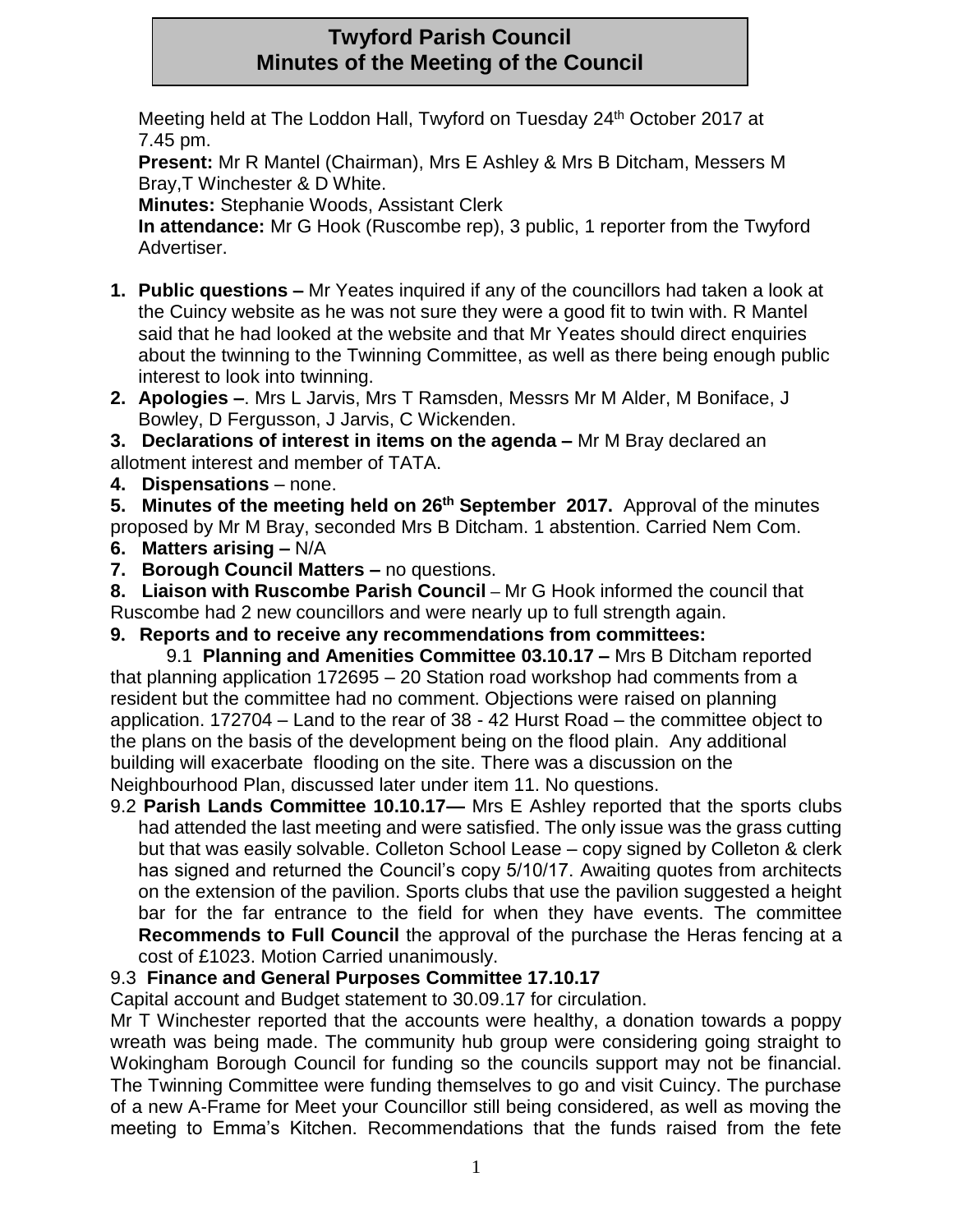suggested to split down the middle between Age Concern Twyford and Twyford Youth Centre. Donation to ARC Youth Counselling put forward for recommendation.

The committee **Recommends to Full Council** the approval of the amended meeting dates. Motion carried unanimously.

The committee **Recommends to Full Council** the approval of the Twinning Charter (circulated 18.10.17). Motion carried unanimously.

The committee **Recommends to Full Council** the approval of the Fete charity donation £319.50 – to contribute 50% to Age Concern Twyford and 50% to the Twyford Youth and Community Centre. Motion carried unanimously.

The committee **Recommends to Full Council** the approval of the Citizens Advice Reading grant of £200. Motion carried unanimously.

The committee **Recommends to Full Council** the approval of the ARC Youth Counselling grant of £250. Motion carried unanimously.

The committee **Recommends to Full Council** the approval of no grant (this year) for Keep Mobile. Motion carried unanimously.

9.4 **Parking Advisory Committee** – no meeting.

9.5.1 Twinning meeting (JJ) – Mr J Jarvis not at the meeting but Mr D White reminded the room that the Twinning Committee were funding their own trip to see if Cuincy would fit with Twyford.

9.5.2 Community Hub meeting (JB) – No formal meeting has been held.

9.5.3 Twyford & Ruscombe Community Association AGM Monday 9th October 2017 (JB) – Carried forward – unsure of attendees.

9.5.4 Borough Parish Liaison Forum - 10 October (BD&CW) – Mrs Ditcham reported that the meeting was well attended. Was noted that the developments that were not being completed within a year were meaning that WBC has penalties being given from central government. These penalties are in the form of an increase of new build numbers. Elected Borough Councillors dissatisfied with the lack of representation in central government. Discussion of sending an open letter to Central Government, this letter is to be reviewed by the Planning and Amenities committee. Mrs Ditcham put forward that Twyford was not against new housing developments but wanted more say in what type of housing that was being built – would like more affordable housing available. Also pointed out that with an increased building in surrounding areas the knock on effect on Twyford would be more congestion and increased traffic.

**10. Clerk's report** – Councillor vacancy – no bi-election called for in the time frame so at an appropriate time the council can co-opt a new member, appoint NAG representative – no volunteer, Remembrance Day arrangements (circulated 13/10/17) – R Mantel asked councillors to let the Clerk know if they are attending the remembrance day parade so seats can be reserved in the church.

**11. Neighbourhood Plan** – terms of reference circulated 17.10.17 – Mrs Ditcham reported that originally a neighbourhood plan was considered in 2011 but due to the cost implications was halted. The benefits and rules of a plan are more important now in 2017. It will take at least two years to finish, but should be finished in time to feed into the revised Wokingham Local Plan. Mrs Ditcham suggested that a plan for the plan should be complied to look at during the next AGM in May. Councillors from the Planning and Amenities committee already involved are Mrs Ditcham, Mr C Wickenden and Mr M Alder with Mr J Jarvis in a consulting role. Mrs Ditcham asked for any other members of the council who may wish to be involved. Mrs E Ashely, Mr R Mantel and Mr T Winchester volunteered.